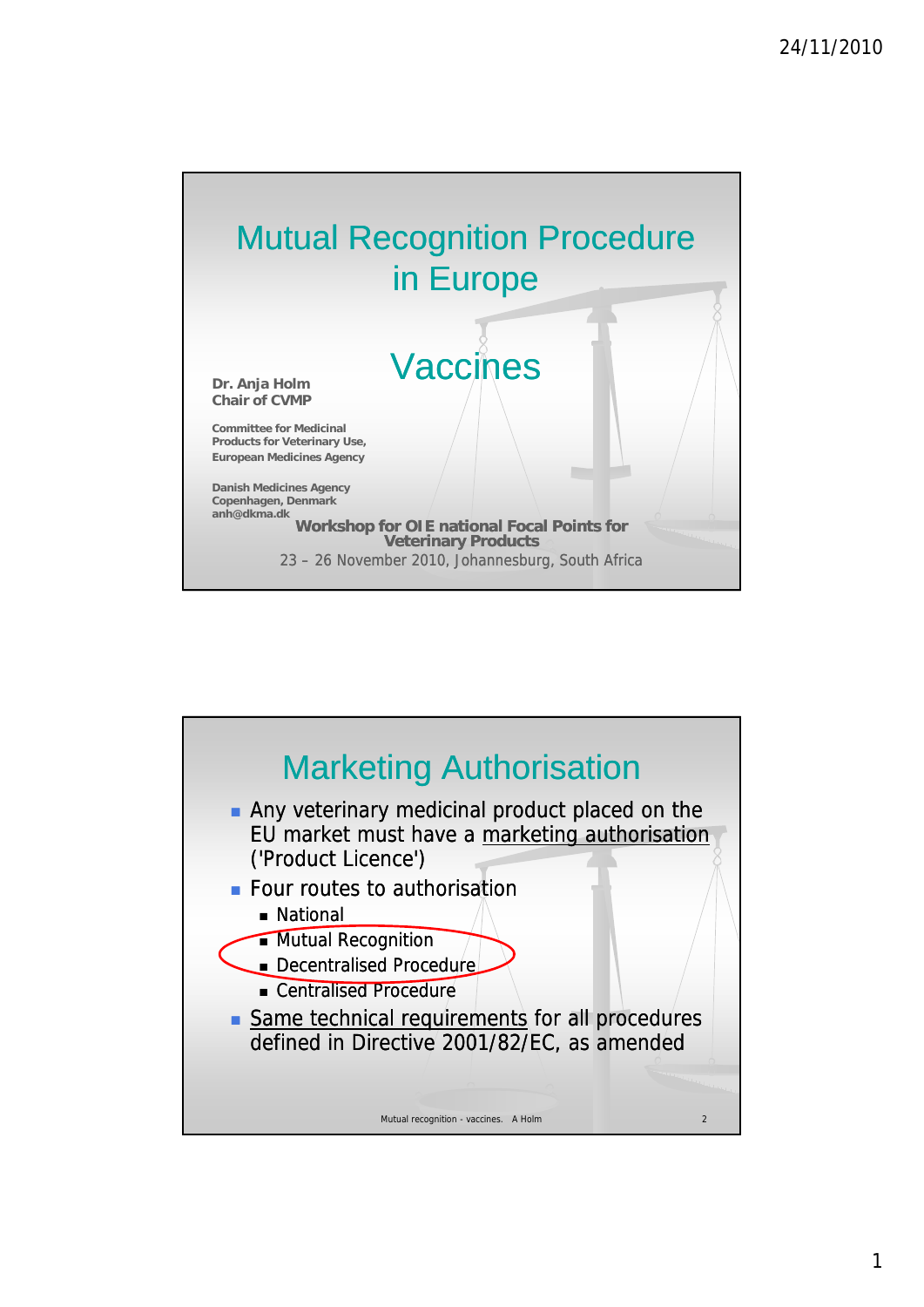| <b>Type of</b><br><b>Authorisation</b> | <b>National</b>                                | <b>Mutual</b><br><b>Recognition</b>                      | <b>Decentralised</b>                                   | <b>Centralised</b>                                    |
|----------------------------------------|------------------------------------------------|----------------------------------------------------------|--------------------------------------------------------|-------------------------------------------------------|
| <b>Issued by</b>                       | National<br>Authority                          | <b>National</b><br>Authority<br>through CMD <sub>v</sub> | National<br>Authoriy through<br><b>CMD<sub>v</sub></b> | European<br>Commission<br>through<br><b>EMEA/CVMP</b> |
| <b>Validity</b>                        | One Member<br>State                            | Several Member<br><b>States</b>                          | Several Member<br><b>States</b>                        | All Member<br><b>States</b>                           |
| <b>Legal Base</b>                      | <b>Directive</b><br>2001/82/EC                 | <b>Directive</b><br>2001/82/EC                           | <b>Directive</b><br>2001/82/EC                         | Regulation<br>726/2004                                |
| Time to<br>authorisation<br>(standard) | 210 days                                       | 210 days                                                 | 210 days                                               | 210 days                                              |
| Appeal &/or<br>arbitration             | National appeal<br>systems                     | Appeal to CMDv<br>then arbitration<br>by CVMP            | Appeal to CMDv<br>then arbitration<br>by CVMP          | Re-examination<br>by CVMP                             |
| <b>Types of</b><br>product             | Conventional.<br>novel actives<br>and generics | Conventional.<br>novel actives<br>and generics           | Conventional.<br>novel actives<br>and generics         | Novel, biotech,<br>GMO and<br>generics of CAPs        |

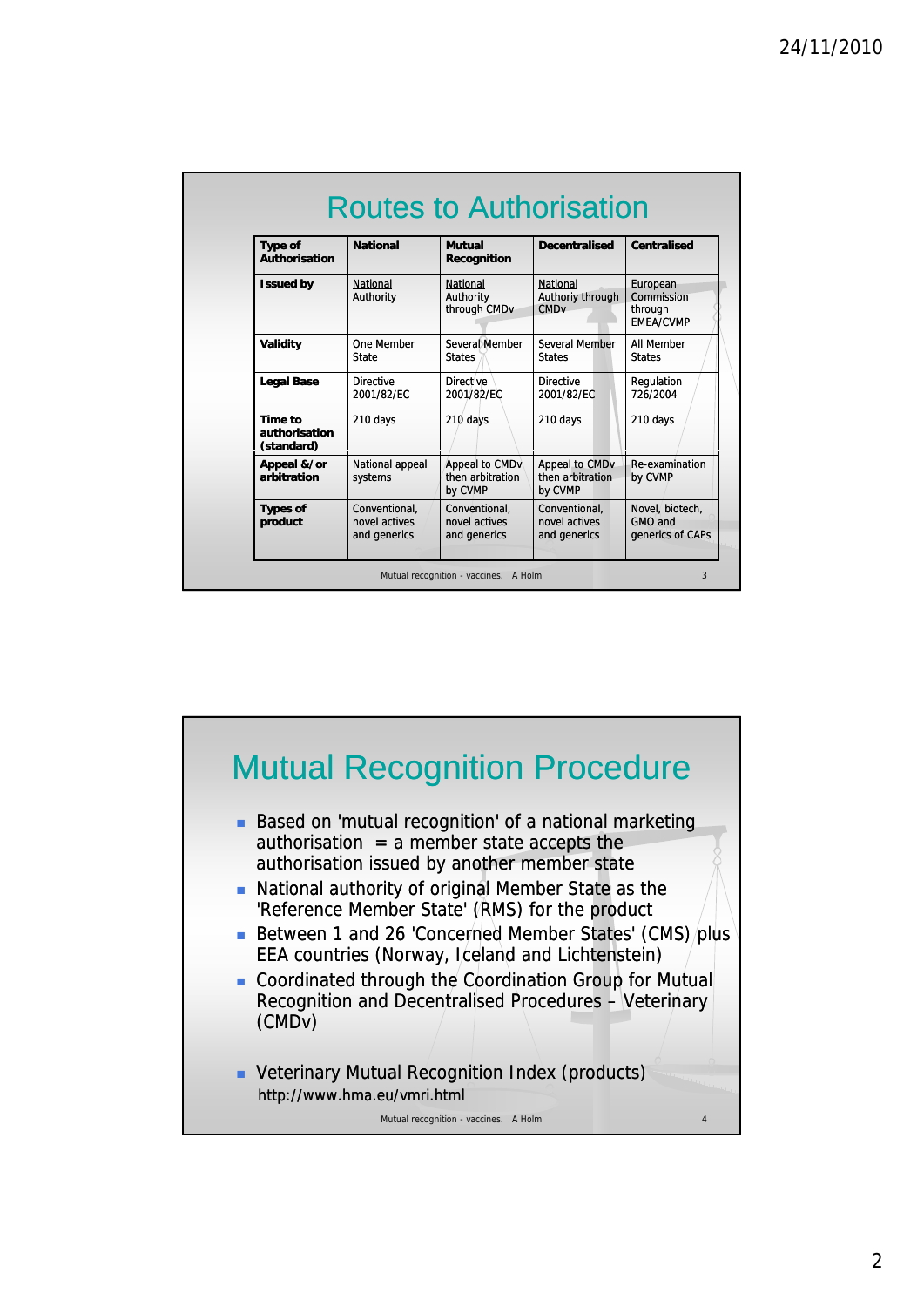

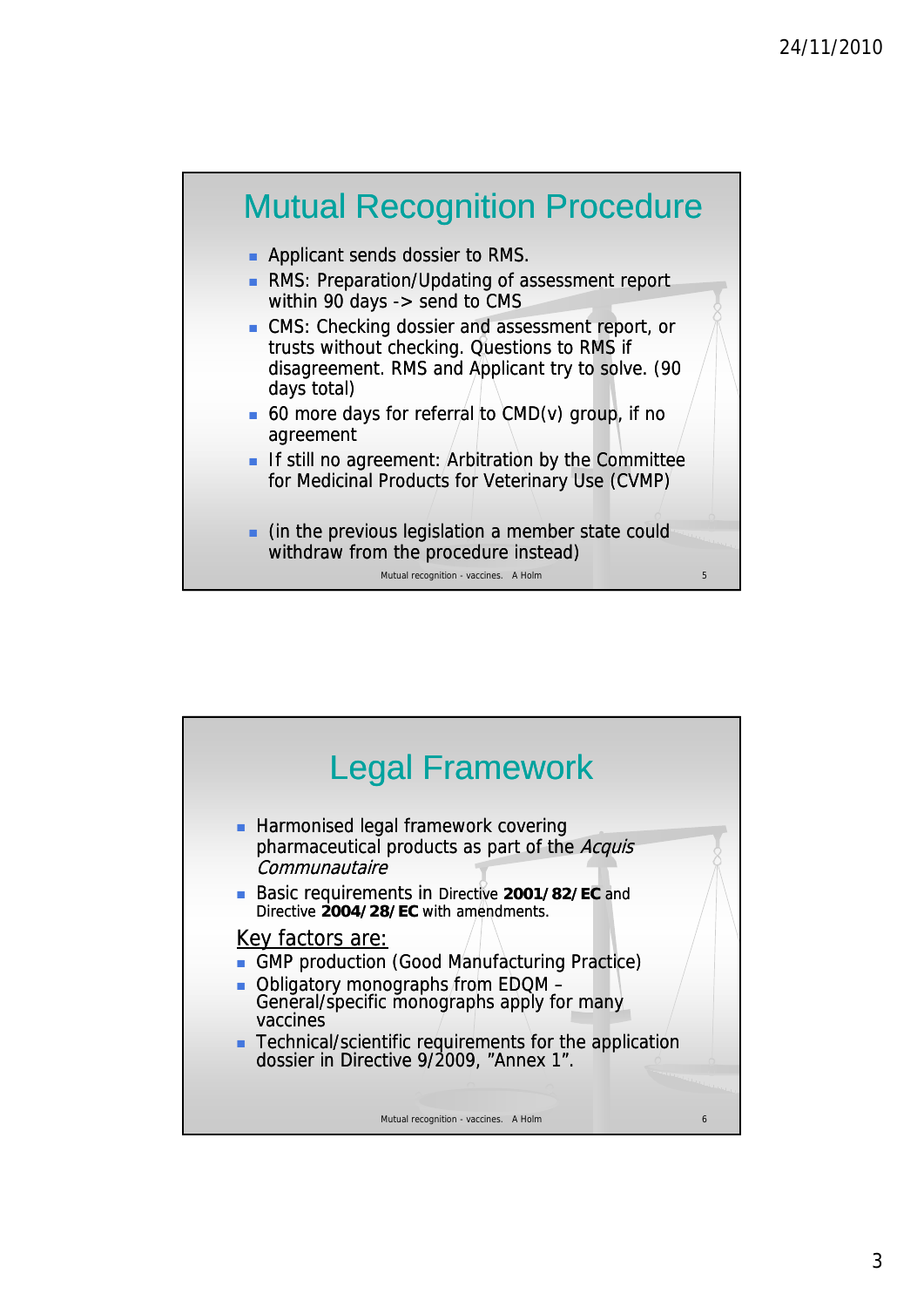

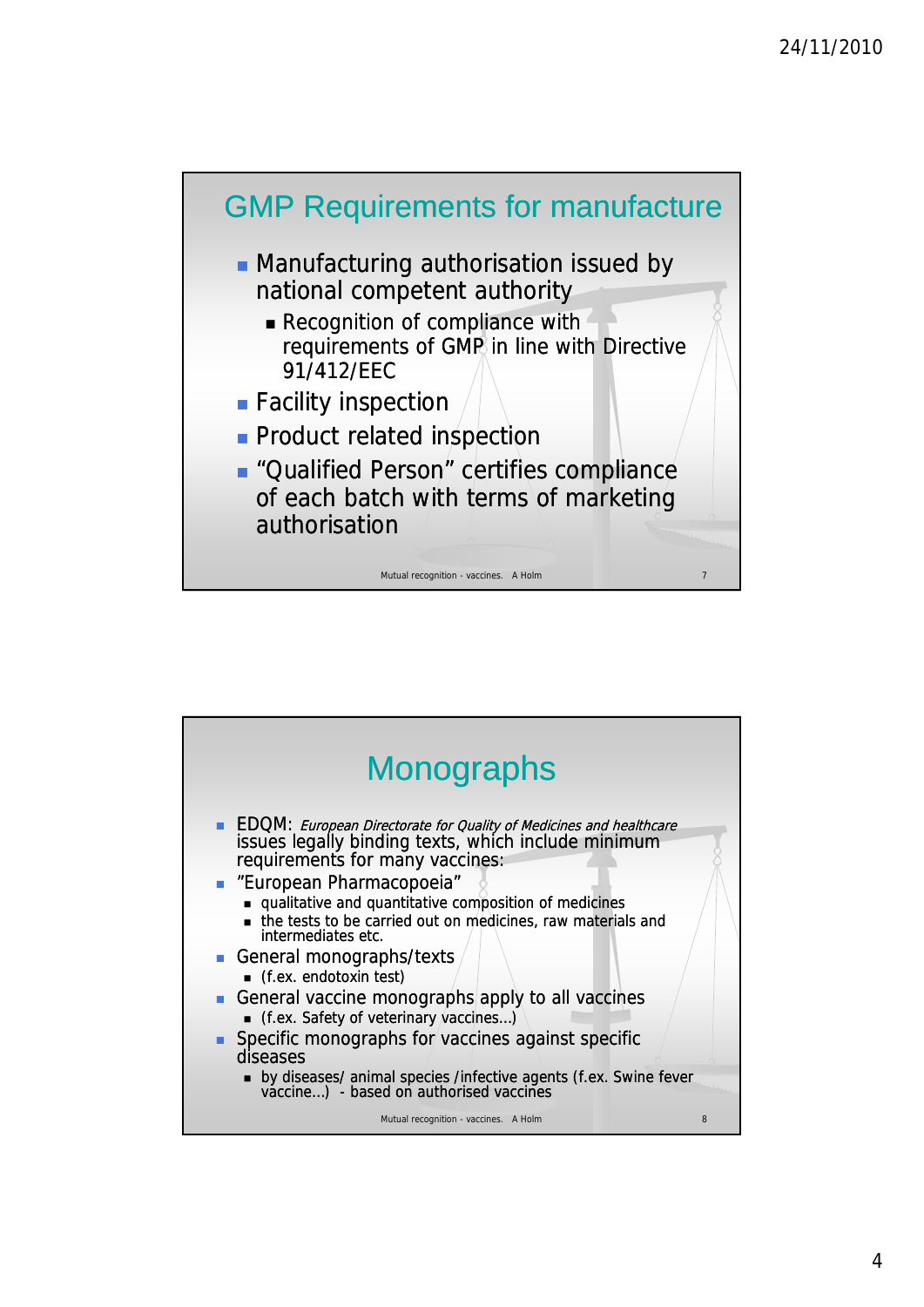

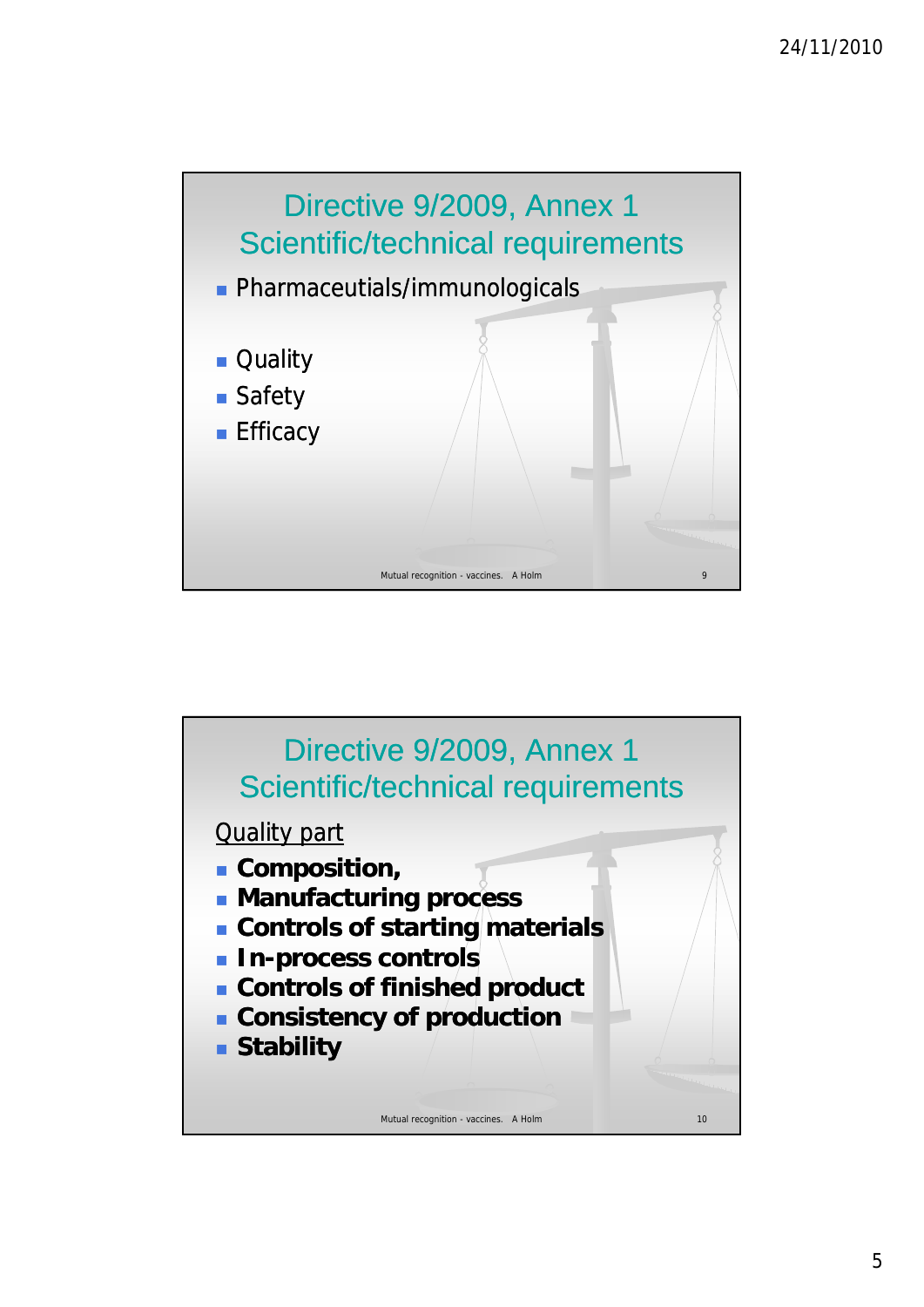

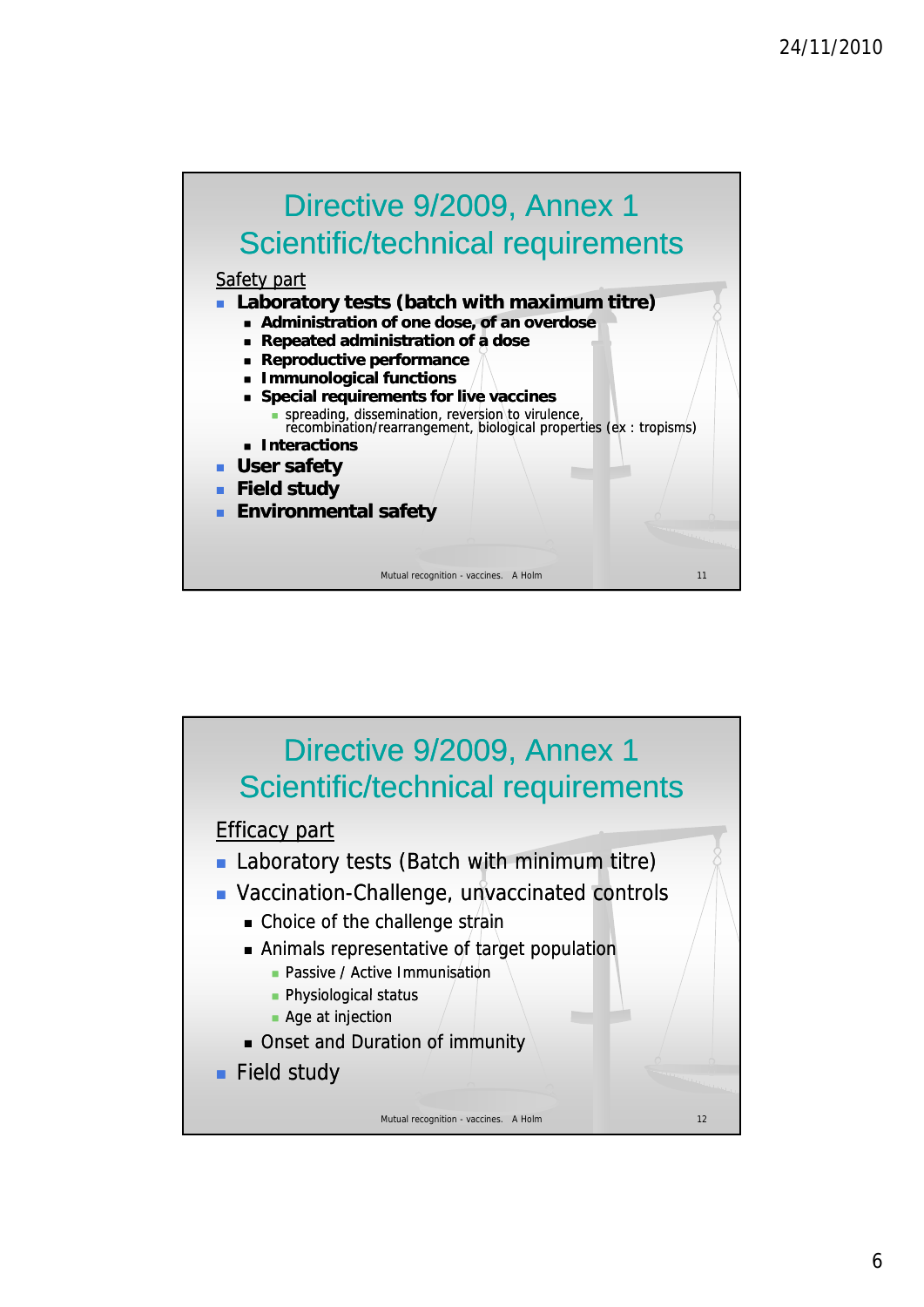

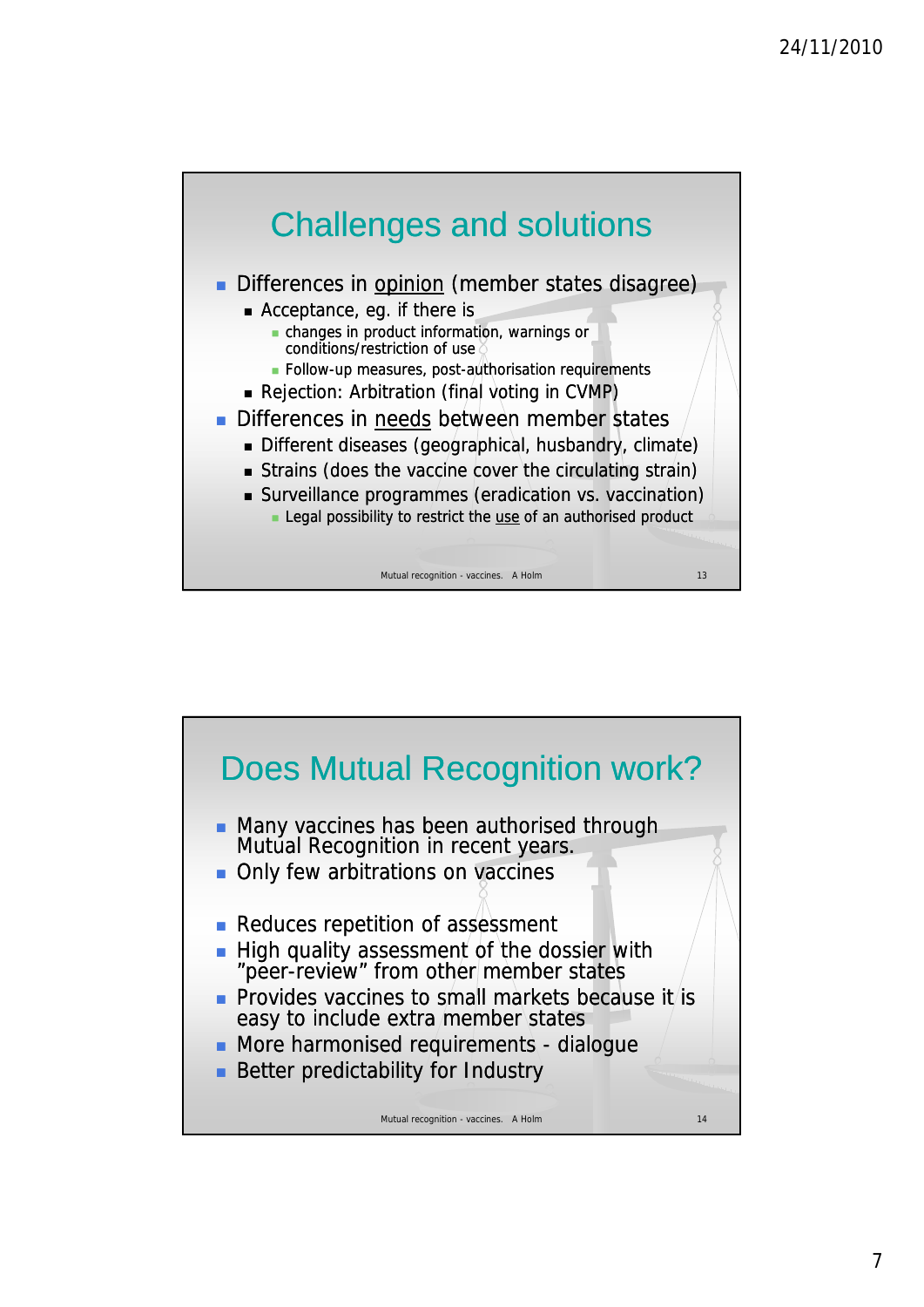

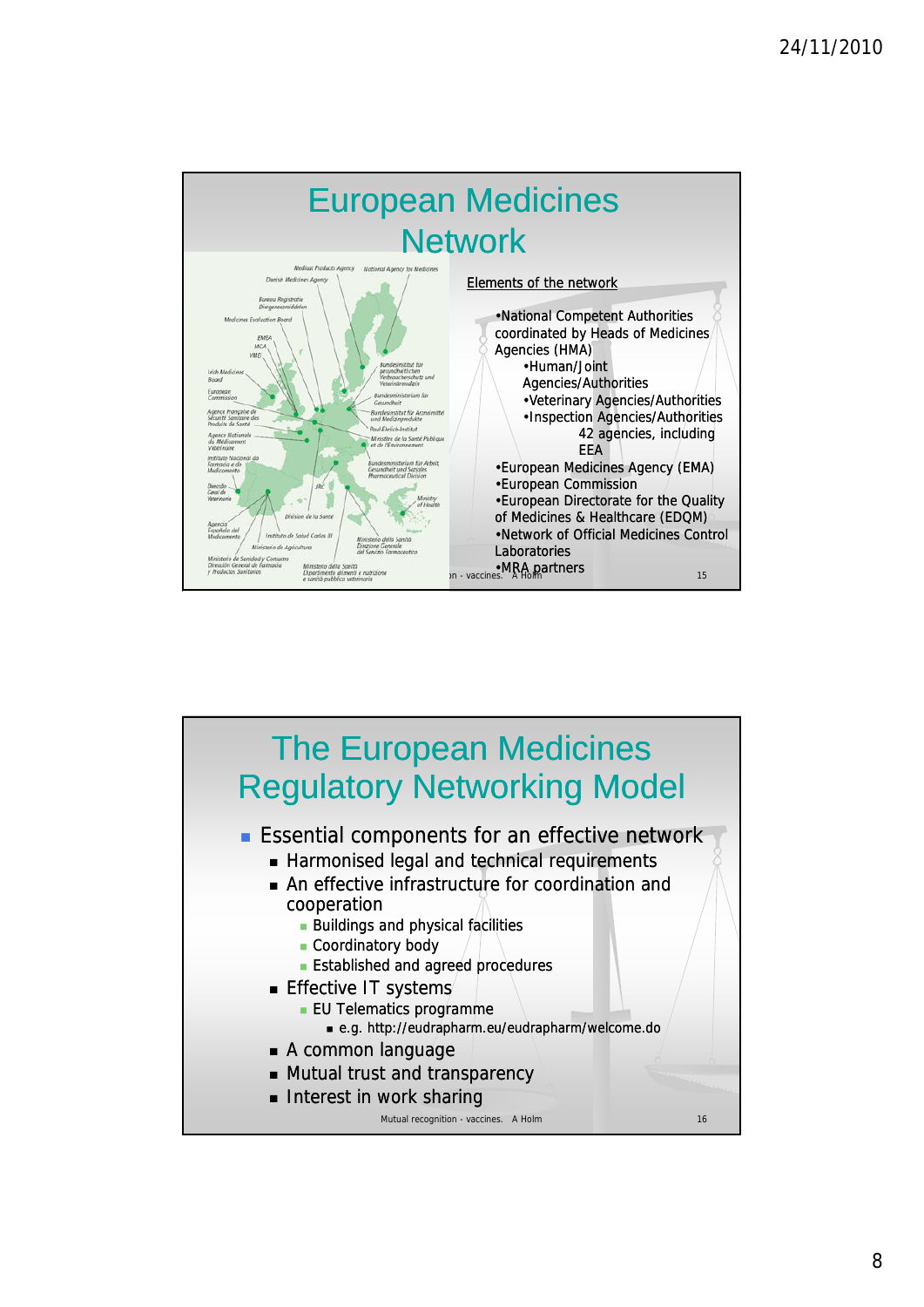